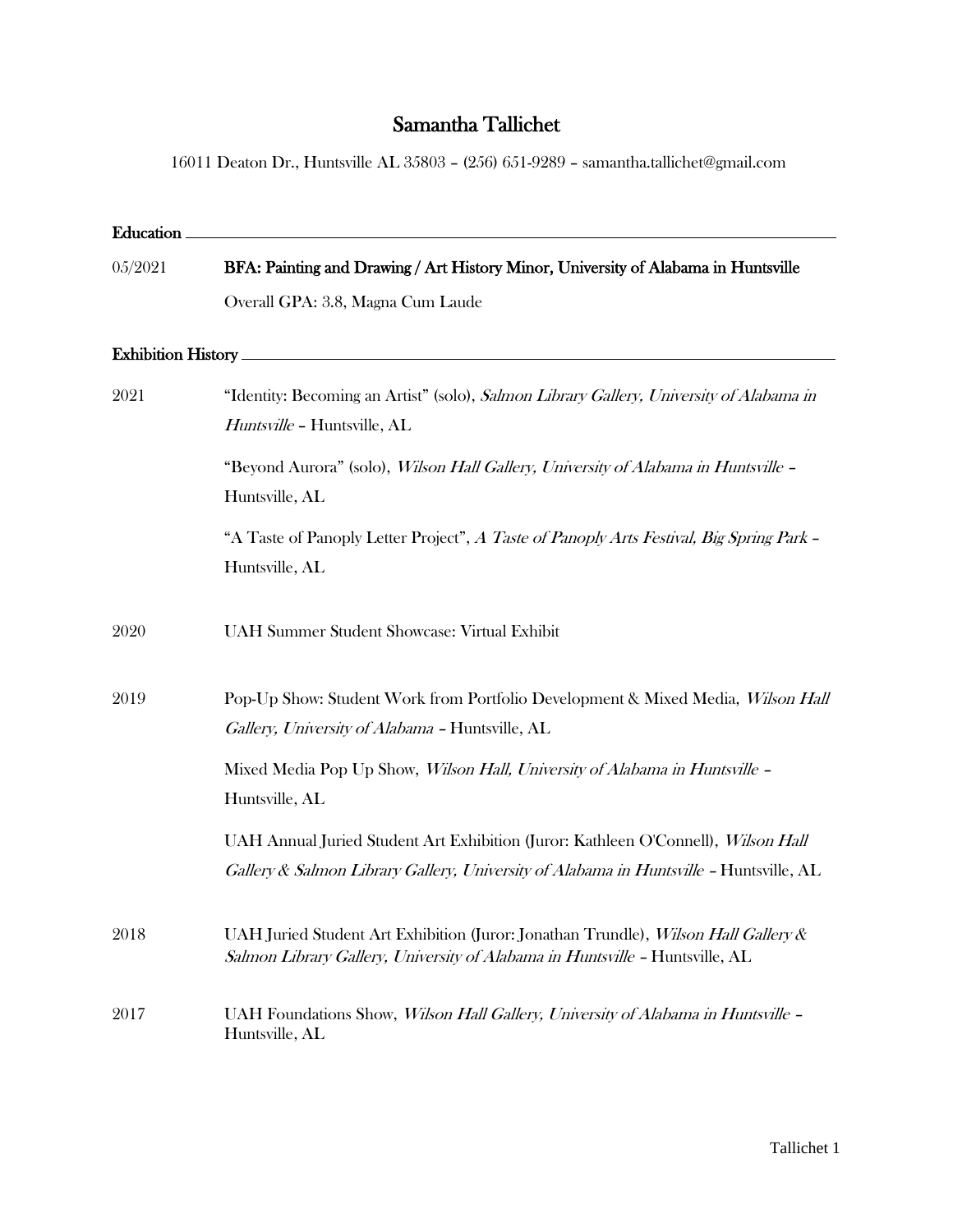| <b>Professional History</b> |                                                                                                                                                                                                                                                        |
|-----------------------------|--------------------------------------------------------------------------------------------------------------------------------------------------------------------------------------------------------------------------------------------------------|
| 04/2021-Present             | Curatorial Department Assistant, Huntsville Museum of Art - Huntsville, AL                                                                                                                                                                             |
|                             | Install and de-install artwork in museum galleries.<br>٠<br>Properly handle and package various forms of artwork.<br>٠<br>Inventory artwork.<br>General gallery maintenance.                                                                           |
| 04/2021-Present             | Museum Academy Assistant, Huntsville Museum of Art - Huntsville, AL                                                                                                                                                                                    |
|                             | Assist instructors during class time.<br>٠<br>Aid in developing concepts for children's art activities.<br>٠<br>Prepare materials.<br>Administrative duties (ex.: inputting information about upcoming<br>٠<br>classes and events in Microsoft Excel). |
| 02/2021-04/2021             | "A Taste of Panoply Letter Project" with Arts Huntsville - Huntsville, AL                                                                                                                                                                              |
|                             | Handled finances, kept inventory, and purchased materials for<br>٠<br>project.<br>Created large-scale paintings that showcased highlights of Huntsville,<br>٠<br>Big Spring Park, and Panoply Arts Festival.<br>Worked efficiently in a group dynamic. |
| $01/2019 - 01/2021$         | Studio Owner, Lowe Mill Arts & Entertainment - Huntsville, AL                                                                                                                                                                                          |
|                             | Gallery sales and commission work.<br>٠<br>Display design.<br>Renovated two art studios.<br>٠<br>Active member of Barking Dog Artists Co-op<br>Assisted with performances and general maintenance at Barking Dog<br>Arts.                              |
| Art Activities              |                                                                                                                                                                                                                                                        |
| 2020                        | Volunteer with Monte Sano Art Festival<br>Volunteer with Arts Huntsville Community Art Project                                                                                                                                                         |
| 2019                        | <b>UAH Art Club T-shirt Design</b>                                                                                                                                                                                                                     |
| 2018                        | Flying Monkey Artist Market at Lowe Mill Arts & Entertainment<br><b>UAH Holiday Art Sale</b><br><b>UAH Spring Art Sale</b>                                                                                                                             |
| 2017                        | <b>UAH Holiday Art Sale</b>                                                                                                                                                                                                                            |